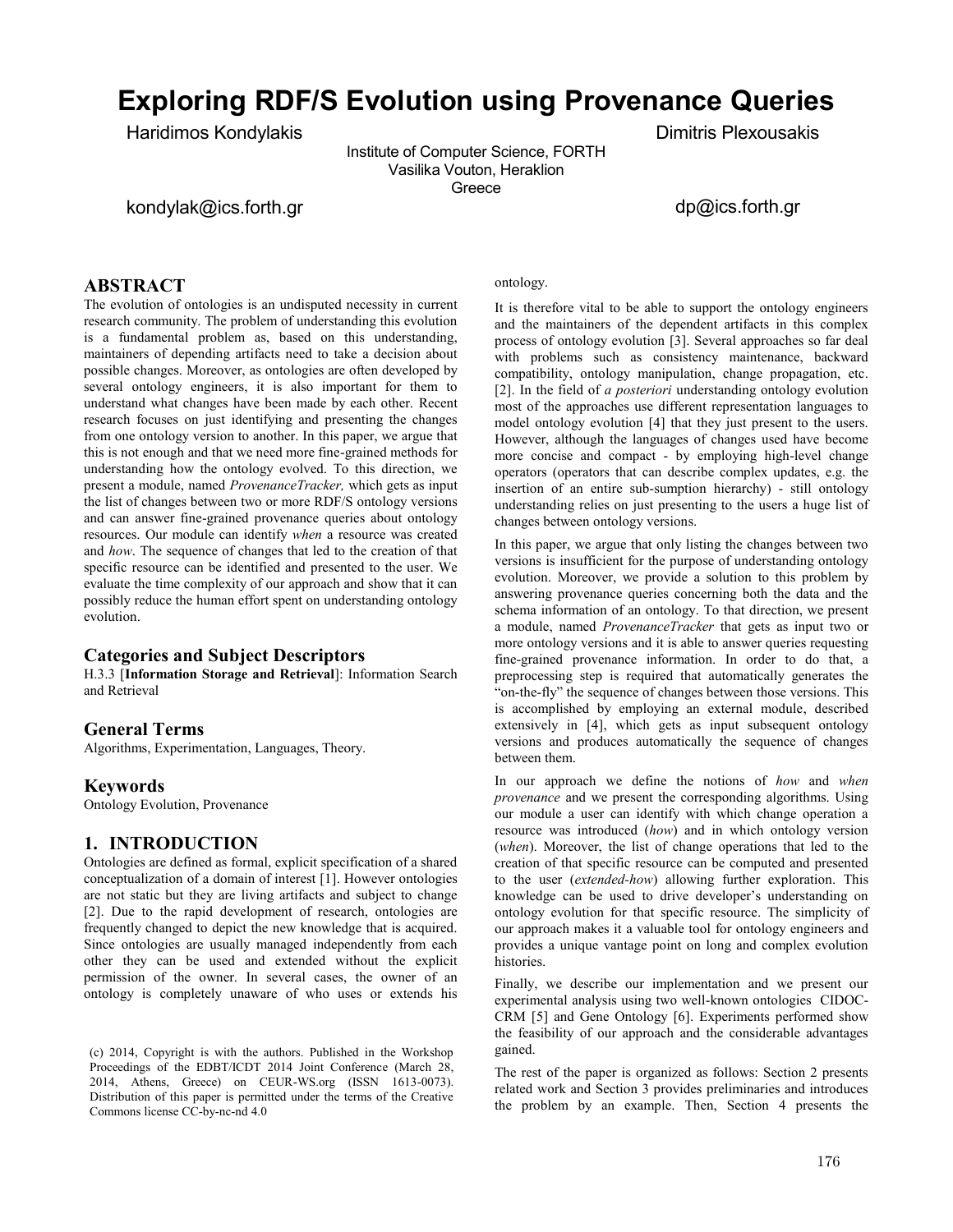

#### **Figure 1. Example Ontology Evolution**

algorithms for answering provenance queries about ontology evolution. Section 5 describes the implemented system and our experimental analysis. Finally, Section 6 provides a summary and an outlook for further research.

# **2. RELATED WORK**

Management of provenance information has been extensively studied in the literature, using different methods and approaches. Different authors define different provenance management techniques (e.g. *Why*-provenance [7], *Trio-*Provenance [8], provenance *semi-rings* [9]) that either try to provide annotations at the tuple level or to extract provenance information by analysing queries. Other works such as [10] try to describe the relationship between source and target data in a data integration scenario. However our approach differs in both methods and goals. To the best of our knowledge, there is no other approach that tries to answer provenance queries on ontology evolution.

Other works that could be employed to understand ontology evolution focus on change detection. Those systems can be classified under two basic dimensions, namely the level of changes they support (low-level or high-level) and the underlying representation language assumed (Description Logic [3], RDF/S [4] etc.). In its simplest form, a language of changes consists of only two *low-level* operations, *Add(x)* and *Delete(x)*, which determine individual constructs (e.g., triples) that were added or deleted [11, 12]. However, a significant number of recent works [4, 12-15] imply that *high-level* change operations should be employed instead, which describe more complex updates, as for instance the insertion of an entire subsumption hierarchy. A highlevel language is preferable than a low-level one [16], as it is more *intuitive*, *concise*, *closer to the intentions* of the ontology editors and *captures more accurately* the semantics of change. However, there is no agreed-upon list of changes that are necessary for any given context. In our case, we do not redefine such a language but we only use one of them. Moreover, our results are not limited to this specific language as we shall see later in this paper.

A similar approach to ours, is in [3] where a change is defined and detected using temporal queries over a version log that contains recordings of the applied changes. However, the version log must be updated whenever a change occurs. This overrules the use of this approach in non-curated or distributed environments. In our approach, on the other hand, the changes can be produced a posteriori and no temporal queries are used.

In [17] the authors provide a mechanism to document schema evolution of relational DBs, by presenting automatically the changes (called SMOs) between those versions. However, those changes are not detected fully automatically. Moreover, they offer

a schema evolution history analysis tool, but this tool only provides coarse-grained results.

Finally, in [18] the authors present a tool to allow several developers to make changes concurrently and remotely to the same ontology, track changes, and manage ontology versions. However, this tools focuses on conflict resolution and cannot provide answers to fine-grained provenance queries.

# **3. PRELIMINARIES & MOTIVATING EXAMPLE**

RDF is a language for describing web resources [19]. Information in RDF is represented using triples of the form (*subject, predicate, object)* which record that *subject* is related to *object* via *predicate*. RDF datasets have attached semantics through RDFS schemas [19]. RDFS is a vocabulary description language that includes a set of inference rules use to generate new, implicit triples from explicit ones. Most of the Semantic Web Schemas (85,45%) are expressed in RDF/S [20] and RDF/S offers, in our case, an optimum trade-off between expressive power and efficient reasoning support. In this paper we restrict ourselves to *valid RDF/S knowledge bases*. The validity constraints [4] that we consider in this work concern mostly the *type uniqueness,* i.e., that each resource has a unique type, the *acyclicity* of the *subClassOf* and *subPropertyOf* relations and that the subject and object of the instance of some property should be correctly classified under the domain and range of the property, respectively. Those constraints are enforced in order to enable *unique* and *non-ambiguous* detection of the changes among the ontology versions as we shall later discuss.

Now as an example, consider an ontology shown on the left of Figure 1 (ontology version *O0*). This ontology is used as a point of common reference, describing people and their contact points. Assume now that at some point in time, the ontology evolves and we get *O1* by adding the class "*Cont.Point*" describing contact points and the property "*has\_cont\_point*" between the class "*Actor*" and the class "*Cont.Point*". Moreover, the domain of the literals "*street"* and "*city*" is changed to the class "*Cont.Point*". Then the ontology designer decides to evolve again the ontology and to produce  $O_2$ . So, the domain of the "*has cont point*" property is moved from the class "*Actor*" to the class "*Person*", and the property "*gender*" is deleted. Moreover, the "*street*" and the "*city*" properties are merged to the "*address*" property as shown on the right of Figure 1. For modeling this evolution we use the language of changes and the corresponding detection algorithm as proposed in [4]. The language contains over 70 types of change operations and three of them are described in Figure 2.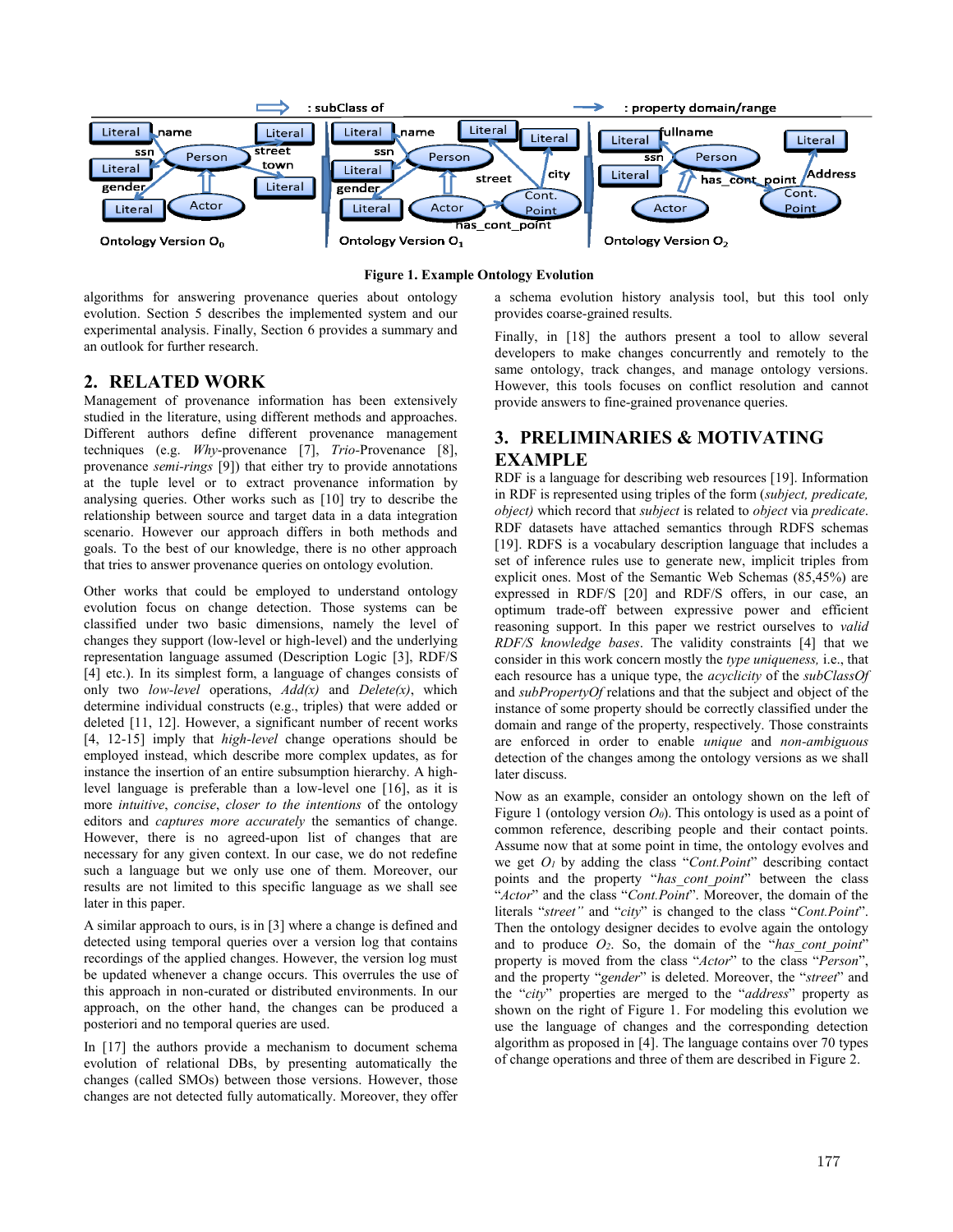| Change       | Generalize Domain(a,b,c)                                  | <b>Rename_Property(a,b)</b>   Merge_Properties(A,b) |                                                                       |
|--------------|-----------------------------------------------------------|-----------------------------------------------------|-----------------------------------------------------------------------|
| Intuition    | Change the domain of prop. $a$ from $b$ to superclass $c$ |                                                     | Rename property $a$ to $b$ Merge properties contained in $A$ into $b$ |
| $\partial_a$ | [(a, domain, c)]                                          | [(b, type, property)]                               | (b, type, property)                                                   |
| $\delta_d$   | [(a, domain, b)]                                          | [(a, type, property)]                               | $\forall a \in A : (a, type, property)$                               |
| Inverse      | Specialize Domain $(a, c, b)$                             | Rename Property $(b,a)$                             | Split Property(b, A)                                                  |

#### **Figure 2. Example change operations**

A change operation is defined as follows:

**Definition 3.1** (Change Operation): *A change operation u over an RDF ontology O, is any tuple (* $\delta$ *<sub><i>a*</sub>,  $\delta$ *d) where*  $\delta$ *a*  $\Omega$  *O = ø and*  $\delta$ *d*  $\subseteq$ *O. A change operation u from*  $O<sub>l</sub>$  *to*  $O<sub>2</sub>$  *is a change operation over*  $O_1$  *such that*  $\delta_a \subseteq O_2 \setminus O_1$  *and*  $\delta_d \subseteq O_1 \setminus O_2$ .

Obviously,  $\delta_a$  and  $\delta_d$  are sets of triples. For simplicity we will denote  $\delta_a(u)$  the *added* and  $\delta_d(u)$  the *deleted* triples of a change *u*. From the definition, it follows that  $\delta_a(u) \cap \delta_d(u) = \emptyset$  and  $\delta_a(u) \cup \delta_d(u) \neq \emptyset$  if  $O \neq O_2$ . The application of a change *u* over an ontology version *O*, denoted by  $u(0)$ , is defined as  $u(0)$  =  $(O \cup \delta_a(u))\delta_a(u)$ . Moreover the application of a sequence of change operations *us* to an ontology, i.e. *us(O)*, is defined as the sequential application of the change operation in *us* to *O*. An important note for those change operations is that for any two changes *u<sub>1</sub>*, *u<sub>2</sub>* in such a sequence it holds that  $\delta_a(u_1) \cap \delta_a(u_2) = \emptyset$ and  $\delta_d(u_1) \cap \delta_d(u_2) = \emptyset$ . As a consequence the sequence of changes between two ontology versions is unique. The interested reader is forwarded to [4] for more information on the aforementioned language of changes.

In our example the change log between  $O_0$  and  $O_1$ , i.e. the  $E^{O_0O_1}$ , consists of the following change operations:

- *u1: Add\_Class(Cont.Point, ø, ø, ø, ø, ø,)*
- *u2:Add\_Property(has\_cont\_point, ø, ø ,ø ,ø, Actor, Cont.Point, ø, ø)*
- *u3: Move\_Property( town, Person, Cont.Point))*
- *u4: Move\_Property( street, Person, Cont.Point))*
- *u5: Rename\_Property(town, city)*

Moreover, the change log  $E^{O<sub>L</sub>, O<sub>2</sub>}$  consists of the following change operations:

- *u6: Delete\_Property(gender, ø, ø ,ø ,ø, Person, xsd:String, ø, ø)*
- *u7: Generalize\_Domain(has\_cont\_point, Actor, Person)*
- *u8: Merge\_Properties({street, city},address)*
- *u9: Rename\_Property(name, fullname)*

Obviously,  $E^{00,02} = E^{00,01} \cup E^{01,02}$ . In this paper we argue that only presenting the above sequence of changes is not enough for understanding how ontology evolved. Especially in real world scenarios, the large number of change operations makes it impossible for ontology developers to understand ontology evolution based solely on those. In our experiments for example, we had 4175 changes for Gene Ontology and 726 changes for CIDOC-CRM.

To overcome this problem we designed and implemented the *ProvenanceTracker* module. This module augments the understanding of ontology evolution by answering a range of provenance queries, including the following ones: How was a resource added to the ontology? By which change operation was the "Address" literal added? What are the change operations that had some influence on the creation of the "Address" literal? When was the "*Address"* literal added to the ontology?

Similar terminology [21] is widely used in relational environments. However, to the best of our knowledge it is the first time that we use this terminology to capture provenance

information on ontology evolution. Moreover, although our ontology and change operations can be used on instance level as well, in this paper we will focus only on schema level without loss of generality.

# **4. QUERIES ON SCHEMA PROVENANCE**

As already mentioned, presenting only the list of changes between ontology versions in not adequate for understanding ontology evolution. To answer queries about how a specific resource was added we define the notion of an affecting change operation.

**Definition 4.1** (Affecting Change Operation). *Let r be a resource of an ontology version O<sub>m</sub> and*  $E^{Ok, Om}$  *(k*  $\leq m$ *) the sequence of changes between*  $O_k$  *and*  $O_m$ . A change operation  $u \in E^{Ok, O_m}$ *affects the resource r, denoted by aff(r), if*  $r \in O_m$  *and*  $r \in \delta_a(u)$ *.* 

An affecting change operation captures the way a resource was introduced in the ontology. Assuming that we have  $E^{Ok}$ ,  $^{Om}$  already constructed it is quite easy to identify the affecting change operation by just scanning the change log once. We have to note that the affecting change operation if it exists is *unique*. This is due to the fact that for our languages of changes it holds the following: for any two changes  $u_1$ ,  $u_2$ ,  $\delta_a(u_1) \cap \delta_a(u_2) = \emptyset$  and  $\delta_d(u) \cap \delta_d(u) = \emptyset$  as described in Section 2. In our example the query *how("Address")* when applied in  $E^{O_0O_2}$  it will return the change operation *u8:Merge\_Properties({street, city},address).* In the case that no affecting change operation is found, no answer will be returned. This means that the aforementioned resource was added before  $Q_k$  and we have no information about it.

Now we would like to know in which ontology version the "*Address*" resource was introduced. The idea is similar to answering *how* provenance queries. We only have to scan once the change  $\log E^{Ok, Om} = E^{Ok, Ok+1}$   $\cup$   $\cup$   $E^{Om-1, Om}$ . If  $aff(r) \in$  $E^{O_kO_m}$  then obviously  $r \in O_m$  so we can conclude that *r* was introduced in *Om*. In our example the query *when("Address")* will return *O2* as an answer*.*

Presenting only the affecting change operations and the ontology version that a resource has been introduced does not necessarily provide insights on the corresponding ontology evolution. When drastic evolution occurs, those are not enough and we would like to get more information about which part of the ontology evolved to produce the specific resource. So, instead of providing just the affecting change operation and the ontology version, our idea is to present the history of the evolution of the specific parts of the ontology as an answer to *extended-how* provenance queries.

For example, by checking the change log  $E^{O0,O2}$  presented on Section 3, we can easily identify that the operations shown in Figure 3, describe the evolution of the "*address"* resource.

Presenting such a graph to the ontology engineers, their understanding on the ontology evolution is focused on the specific parts that evolved to produce the aforementioned resource. Such a sequence of change operations that depict the history of the ontology with respect to a specific resource *r* is called a *change path* for that resource*.* However, before defining the change path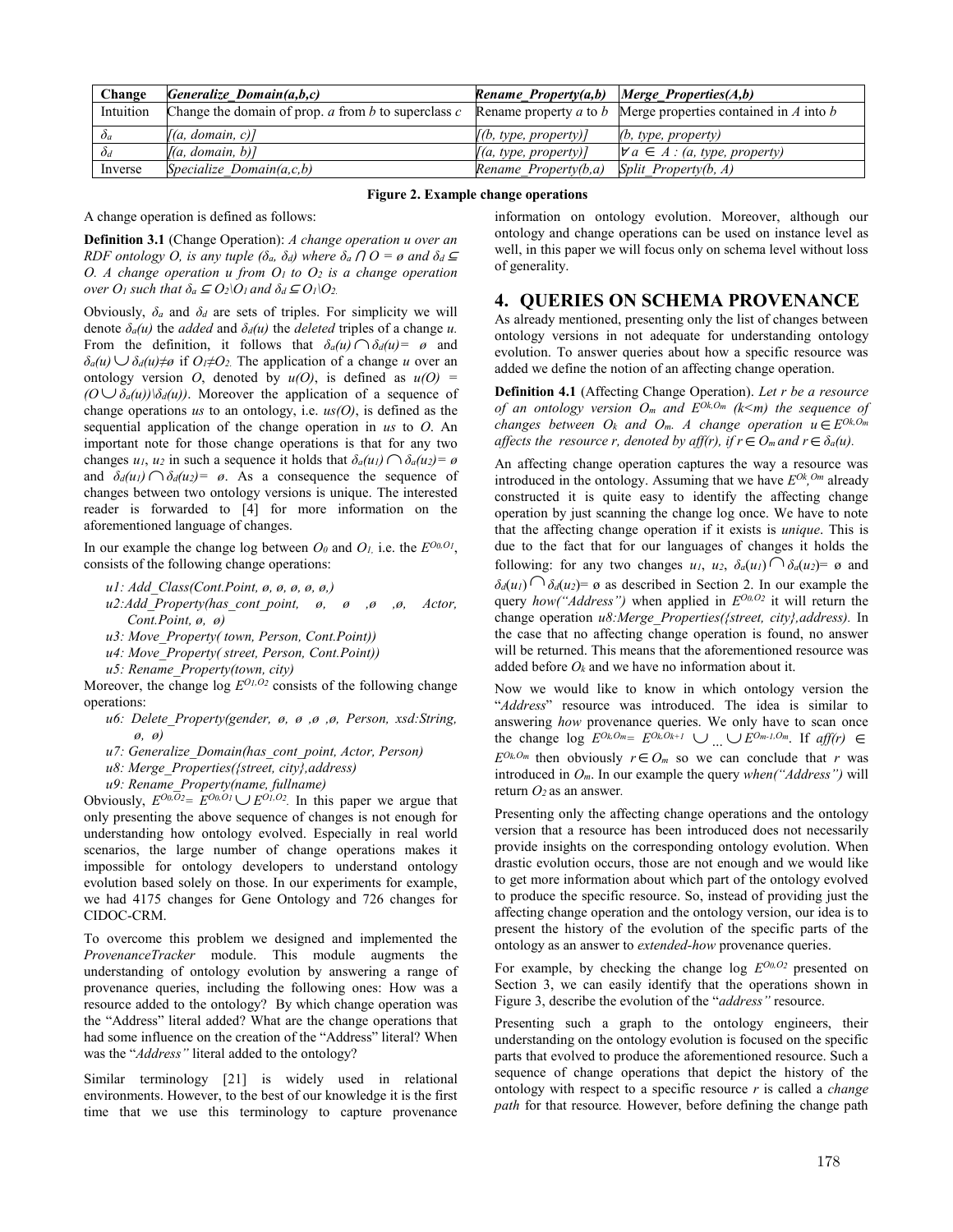for a given resource we will define the change path for a *change operation* first.



#### **Figure 3. The change path for the "Address" resource visualized as a tree.**

**Definition 4.2** (Change path for a change operation). *A change path for the change operation*  $u \in E^{O\bar{k}, Om}$ *, (k<m)* denoted by us<sub>path</sub><sup>u</sup>, is the minimal sequence of change operations in  $E^{Ok, \text{ }Om}$ *such that*  $u \in u_{Spath}^u$  *and that*  $u_{Spath}^u$  *(O<sub>k</sub>)*  $\subset O_m$ .

A change path is *minimal* in the sense that one cannot remove any of the change operations in it and still  $u_{Spath}^u$  (O<sub>k</sub>)  $\subset O_m$ . The change path presents the history of the evolution of the specific part of the ontology for a specific change operation. For example, the *change path* for the change *u8: Merge\_Properties({street,*   $city$ , *address*) is  $us_{path}^{u8} = [u_3, u_4, u_5, u_8]$  as shown in Figure 3 and  $u$ *Spath*<sup>u8</sup> (O<sub>0</sub>)  $\subset$  O<sub>2</sub>.

**Proposition 2** (Uniqueness): *The change path uspath<sup>u</sup> over*  $E^{Ok, Om}$ *is unique.*

*Proof:* Assume  $u_{\text{Spath}}^u$  is not unique. This would mean that we can have two change paths  $u_{Spathl}$ <sup>u</sup> and  $u_{Spath2}$ <sup>u</sup>. Since they are both change paths it should hold that  $size(us_{path1}u)=size(us_{path2}u)$  since they both have to be minimal. Now let  $u s_{path1}^u = \{u_{kl}, ..., u_{kn}\}\$  and  $u$ *s*<sub>path1</sub><sup>*u*</sup> = [ $u$ <sub>*m*1</sub>*, ...,*  $u$ <sub>*mn*</sub>]. Since they are both change paths  $u = u_{kn}$  $u_{mn}$ . For *i*  $\leq$ n, each one of the *u<sub>ki</sub>*,  $u_{mi}$  deletes a part of the ontology and adds another part. Since the two change paths have the same minimal size and  $u = u_{kn} = u_{mn}$  in order to be different there must exist two change operations  $u_{ki}$ ,  $u_{mj}$  such that  $u_{ki} \neq u_{mj}$  and  $\delta_d(u_{ki}) \cap \delta_d(u_{mi}) \neq \emptyset$  since they should delete a common part of the ontology. However, this is impossible since  $\delta_d(u_l) \bigcap \delta_d(u_2) =$  $\varnothing$  for our change operations

**Algorithm 4.1:** ComputeChangePath(
$$
E^{Ok, Om}
$$
, *u*)  
\n**Input:** A sequence  $E^{Ok, Om} = [u_1, ..., u_n]$  and one change  
\noperation *u*  
\n**Output:** a sequence of change operations *us'*  
\n1. *us' := u*  
\n2. For *i=n* to *l*  
\n3. if there exists  $t \in \delta_d(u_i)$  such that  $t \in \delta_a(us'$   
\n4. *us' := us' \cup u\_i*  
\n5. Return *us'*

#### **Figure 4. Computing the change path for a given change operation.**

Now, we will present an algorithm that given a change log produces the change path for a change operation *u*. The algorithm is shown in Figure 4. The idea is the following: The algorithm starts from the input change operation and identifies the triples that are added to the ontology, possibly by deleting other triples. Then it searches for the change operations that delete that added

information in order to add new information and so on. After the execution the change path for *u* will be stored in *us*<sup>*'*</sup>.

**Theorem 1:** *T*he *algorithm ComputeChangePath computes uspathu over EOk,Om.*

*Proof:* In order to prove that algorithm *ComputeChangePath* computes the change path for a given change operation *u* over a change  $\log E^{Ok, Om}$  we have to prove that (a)  $u \in \mathcal{U}$  *us'*, (b)  $u s'$  (O<sub>1</sub>)  $\subset O_2$  and that (c) *us'* is minimal.

(a) From line 1 of the algorithm indeed  $u \in us'$ .

(b) Let's assume that  $us'(O_k)$  is not a subset of  $O_m$ . This would mean that there exists at least one triple, assume  $t'$  in  $us'(O_k)$  such that it does not exist in  $O_m$ . So, to reach  $O_k$ , there should be a change operation *u'* such that  $t' \in \delta_d(u')$  such that  $t' \in \delta_a(u s')$  not identified by our algorithm. However this is impossible from line 3 of our algorithm.

(c) Now we prove minimality. Let's assume that *us'* is not minimal. This would mean that there is *uspath* with *size*(*uspath*)< *size*(*us*<sup> $\prime$ </sup>). This would mean that there exist  $u' \in u$ <sup>*s*</sup> such that  $u' \notin$ *uspath*. Of course this would mean from lines 3 and 4 that there exist *t'* such that  $t' \in \delta_d(u')$  and  $t' \in \delta_a(us')$ . However, this would mean that  $t'$  does not belong to  $O_m$ , and should be deleted by another change operation. However for our change operations it holds that  $\delta_d(u) \cap \delta_d(u) = \emptyset$  which makes the previous statement impossible. So us' is minimal as well<sup>•</sup>

The time complexity of the algorithm is *O*(*N*\**M*\**S*) where *N* is the number of change operations, *M* the maximum size of triples in a change operation *u* and *S* the number of triples in  $\delta_a (us')$ . Moreover, it is easy to change Algorithm 4.1 in order to retrieve the change path for a given *resource*. This will allow the developers to examine the evolution of the ontology concerning a specific resource:

**Definition 4.3** (Change path for a resource). *The change path uspath over*  $E^{Ok, Om}$  *for the resource*  $r \in O_m$  *is uspath*<sup> $r = \bigcup u$  *spath*<sup> $ui$ </sup> *,*</sup>  $r \in u_i$ .

The algorithm is shown in Figure 5. The idea is that we would like to retrieve the history of the evolution of resource *r*. However, *r* might appear in several triples so we need to identify all change paths that have to do with it.

**Theorem 2:** *The algorithm ComputeChangePathTriple computes the change path for a given resource r over EOk,Om*.

Algorithm 4.2: ComputeChangePathResource ( $E^{O1,O2}$ , r) **Input**: A sequence  $E^{01,02} = [u_1,...,u_n]$  and one resource *r* **Output**: a sequence of change operations *us'* 1.  $us' := \emptyset$ 2. For *i=n* to 1 3. If  $t \in \delta_a(u_i)$  such that  $r \in t$ 4.  $us' := us' \cup ComputeChangePath(E^{01,02}, u_i)$ 5. Return *us*<sup>*i*</sup>

**Figure 5. Computing the change path for a given resource.**

The algorithm is immediately proved by construction. Algorithm 4.2 needs to scan the change log one time per triple containing the resource *r* in order to identify the change operation that inserts the given resource. So the complexity of the algorithm becomes  $O(T^*N^*M^*S)$  where *T* is the number of triples containing *r*, *N* is the number of change operations, *M* the maximum size of triples in a change operation *u* and *S* the number of triples in  $\delta_a(us')$ .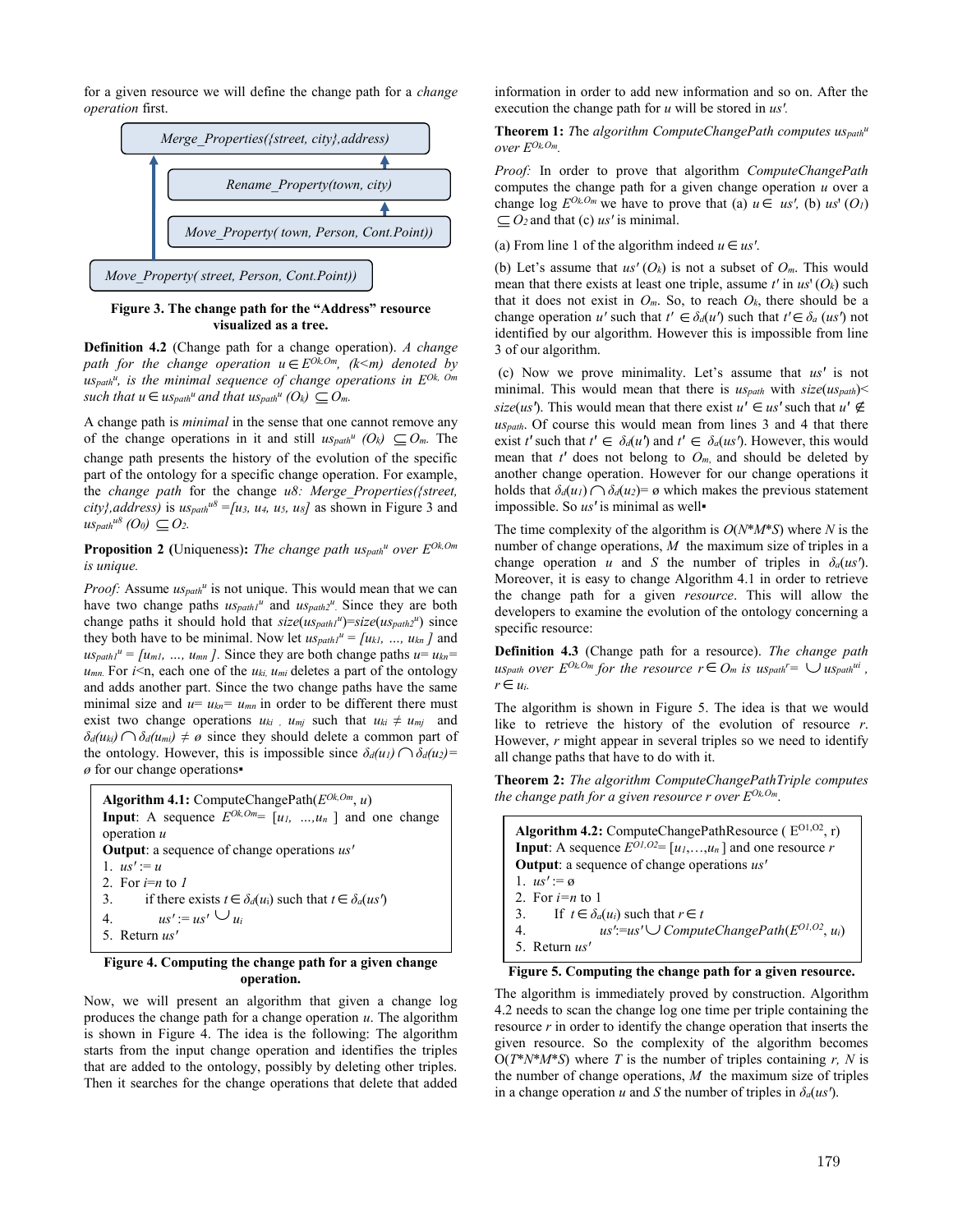# **5. IMPLEMENTATION & EVALUATION**

The *ProvenanceTracker* module described in this paper is implemented as a module of our *Exelixis* plarform (http://139.91.183.29:8080/exelixis/). The platform uses JAVA for the algorithms and HTML/JQuery for the presentation layer. Using the *Exelixis* platform, a user is able to load an RDF/S ontology, to visualize and explore it. Furthermore, as more ontology versions become available, the change logs between them are automatically constructed and stored to the system. Then, a user can issue queries - denoting the ontology version that those queries are using- which are being forwarded to the underlying data integration engines to be answered. The system automatically identifies registered data integration systems that might use different ontology versions and tries to produce equivalent query rewritings for them. If this is not possible, the reasons for this are reported and approximate query rewritings are used. The theory behind query answering can be found in [22] whereas a demo of the core components was presented at [23]. The module for automatically generating the sequence of changes among two ontology versions was presented at [4] whereas [24] and [25] report on other modules that try to respond to massive number of queries that might need to be changed by producing possible rewritings as well.

In order to evaluate the algorithms reported in this paper, we used a workstation with an Intel Core i7 processor running at 3.4 Ghz, and 4GB memory, using Windows 7x64. Moreover, we used two well-known ontologies: One medium-size ontology (CIDOC-CRM [6]) from the cultural domain which is rarely changed and one large-size ontology (Gene Ontology [6]) from the bioinformatics domain which is heavily updated daily.

CIDOC-CRM is an ISO standard which consists of nearly 80 classes and 250 properties. For our experiments we used versions dated from 02.2002 (v3.2.1) to 06.2005 (v4.2). The detected change log that was automatically produced identified 726 total changes from v3.2.1 to v.4.2. Gene Ontology (GO) on the other hand, is composed of about 28000 classes and 1350 property instances. GO is updated on a daily basis and for our experiments we used the change log from 25.11.08 to 26.05.09. The change log that was automatically produced contained 4175 changes.

## **5.1 Answering provenance queries**

Next, we present experiments concerning the scalability of the algorithms for answering provenance queries. We measured the average execution time for computing answers to *how*/*when* and *extended-how* provenance queries. To do that we exhaustively queried for *how/when* and *extended-how* all resources in the latest ontology versions and the results are presented in Figure 6 and Fig. 7.

As shown in the figures, for both ontologies the average time to produce a change path increased linear to the number of changes we had to search. This is in line with the complexity of our algorithms as we presented previously. Moreover, the time to compute answers to *extended-how* provenance queries is greater than computing answers to *how*/*when* queries. This is reasonable since in the first case more triples are being added to the list of triples that we are looking for in the sequence of changes.

However, we can see that the overhead for searching the added triples in the change path has little impact in the total execution time since the dominant factor is the number of change operations. So, for CIDOC-CRM after 726 change operations we only need 275 msec in average to compute *how/when* provenance whereas for *why* provenance we need 280 msec. On the other hand, for Gene Ontology after 4175 changes we need 4611 msec for *how/when* queries and 4967 msec for *extended-how* queries.



**Figure 6. The average execution time compared to the number of changes for CIDOC-CRM**



**Fig. 7. The average execution time compared to the number of changes for Gene Ontology**

Obviously, the time to compute a change path is greater for the Gene Ontology than for CIDOC-CRM. This is reasonable since for the Gene Ontology we have to search 4175 changes, whereas for CIDOC-CRM we only have to search 726 changes.

Moreover, we've identified that the biggest number of changes in a change path in the case of Gene Ontology was 8 whereas for CIDOC-CRM it was 5. So, independent of the number of changes between ontology versions the interested user needs to check at most 8 change operations (including change operations in comments) to understand how the specific part of the ontology has been evolved. We have to note here that the average number of change operations that a user had to examine was 2 for CIDOC-CRM and 4 for GO which shows the added value of our approach even for ontologies that change often.

Finally, trying to understand the provenance queries, we made several interesting observations. One of them for example, was the following: We identified that in the evolution of the CIDOC-CRM ontology from version v3.2.1 to version v3.3.2, one ontology engineer renamed the class "*E11 Modification*" to "*E11 Modification Event*". A few years later another ontology engineer was employed to evolve the ontology. So in v4.2 we can see that the class "*E11 Modification Event*" was again renamed to "*E11 Modification*". If the second ontology engineer had an indication of the previous renaming he would avoid cycles, he would be able to identify possibly the reasons behind each renaming since we are also able to show comments from the ontology evolution. So, using provenance queries to explore ontology evolution can be a valuable tool reducing greatly the time spent on understanding evolution.

# **6. CONCLUSION & DISCUSSION**

In this paper, we argue that ontology evolution is a reality and that the problem of understanding ontology evolution is a fundamental problem in the area. Ontology engineers should have proper tools to help them understand the choices of the past. To that direction,